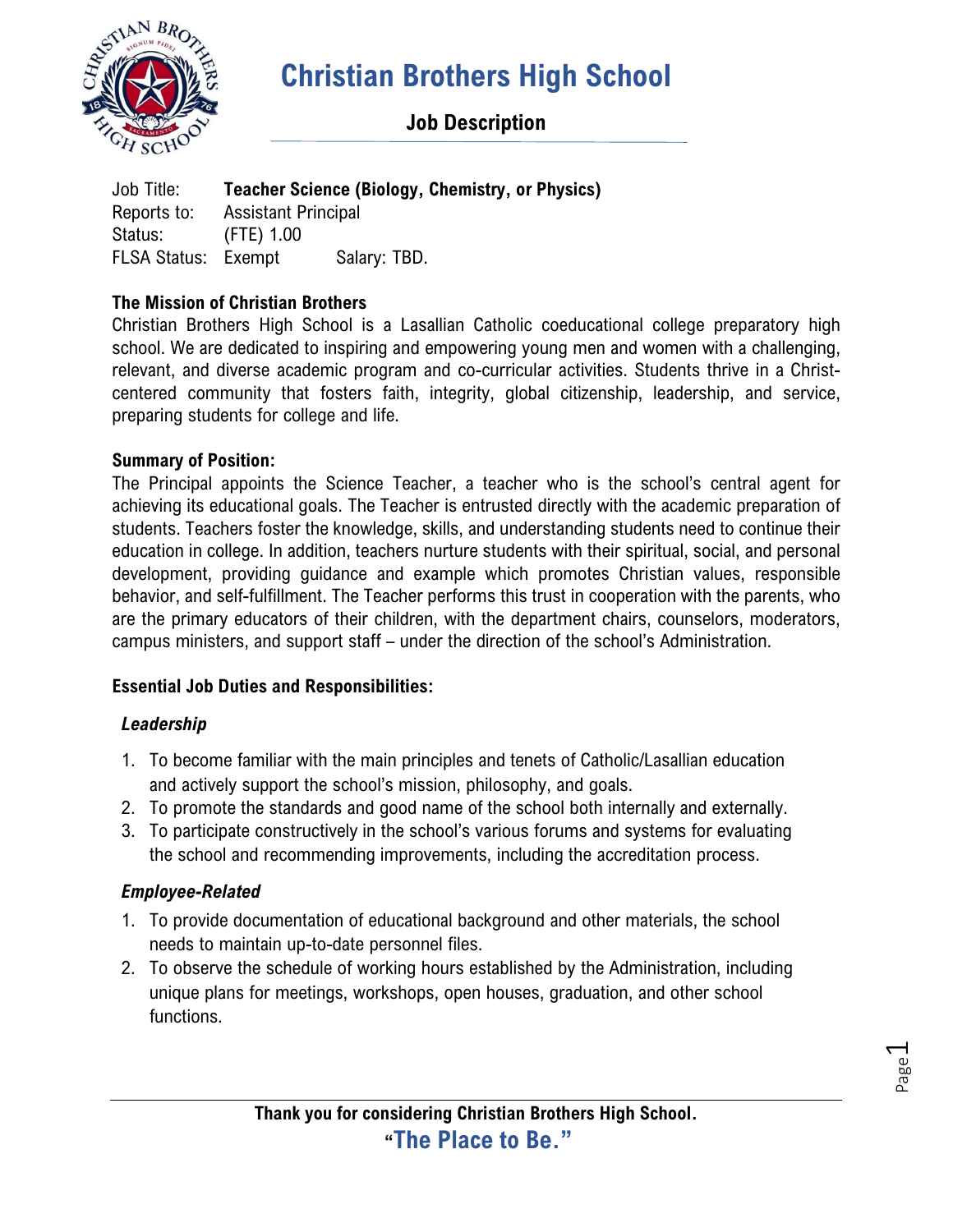

# **Job Description**

3. To comply with all policies and procedures related to teacher absence, including but not limited to illness, personal time off, tardiness, leave, and participation in the teacher substitution program.

### *Professionalism*

- 1. To maintain professional ethics, confidentiality, and protocol.
- 2. To observe the school's faculty dress, appearance, and language standards.
- 3. To report punctually for classes, meetings, perfecting, other assignments, and designated periods.

### *Instruction/Curriculum*

- 1. Planning and instructing lessons on science topics, such as biology, chemistry, or physics
- 2. To coordinate efforts with other departments and the total academic program.
- 3. To prepare fully for course assignments, including clarifying objectives and methods, reviewing materials, and coordinating meetings with colleagues.
- 4. To plan and conduct daily classes that accomplish course objectives
- 5. To evaluate student performance regularly and administer grading policies that are clear, fair, and consistent with department/school policies.
- 6. To confer regularly with the Department Chairperson and colleagues in evaluating and developing subject area curriculum, pedagogy, textbooks, materials, and grading policies.
- 7. To assist the Assistant Principal and the Curriculum Committee as requested in reviewing and developing academic programs and policies.
- 8. To comply with school policy when teaching controversial issues, including prior approval from the Department Chair and Assistant Principal. To provide homework assignments for absent students as requested.

## *Co-Instructional*

1. To observe all policies and procedures for arranging field trips and guest speakers.

## *Supervision*

- 1. To remain mentally and physically present with students when engaged in school activities.
- 2. To be knowledgeable of the disciplinary, attendance, and dress code policies outlined in the school's Parent/Student Handbook or through administrative directives and to enforce them.
- 3. To accurately record daily attendance and tardiness in PowerSchool.
- 4. To ensure the effectiveness of instruction by monitoring student behavior and taking appropriate corrective actions, including student or parent conferences, citizenship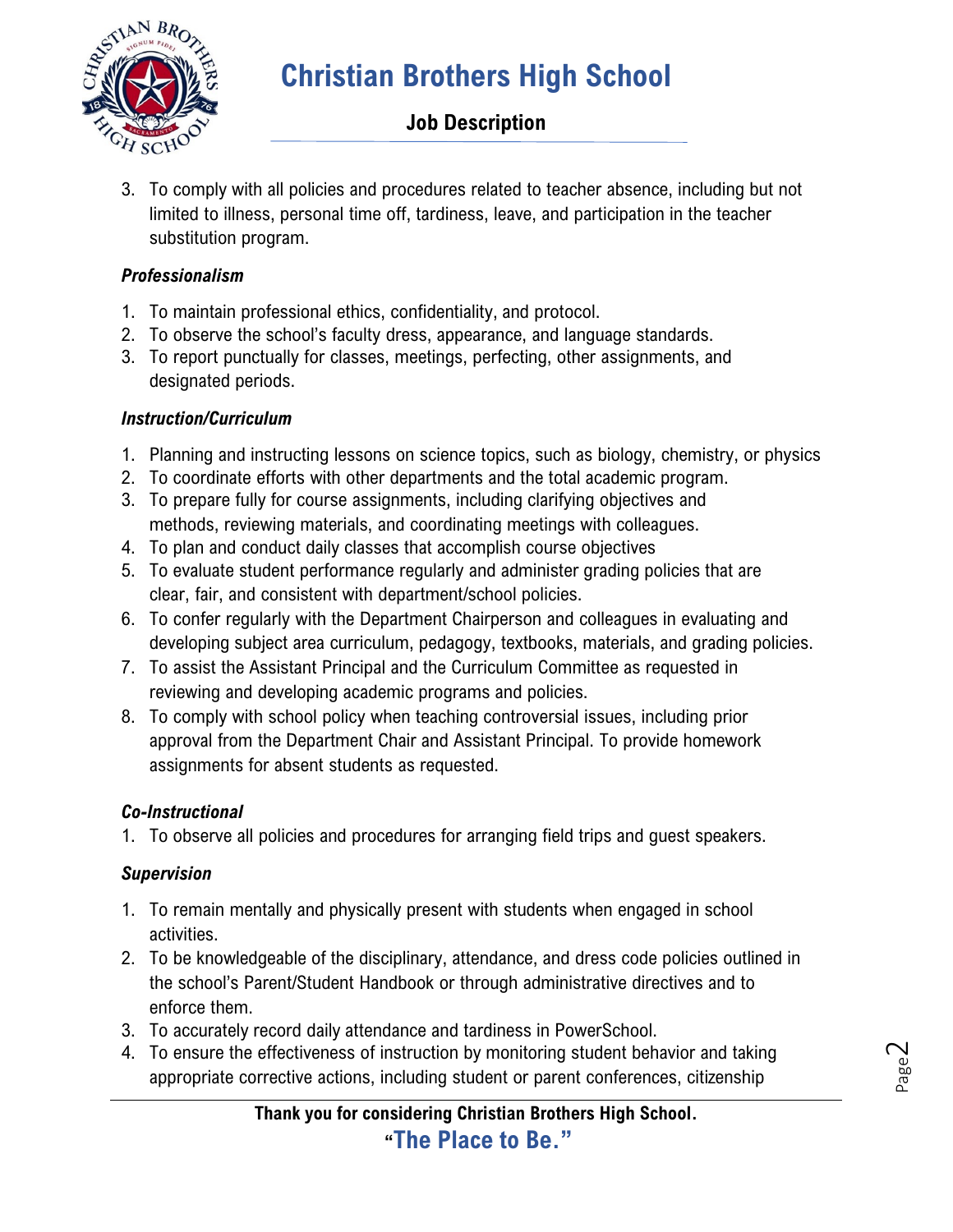

## **Job Description**

grading, detention, or referral to counselors, the Assistant Principal, or the Dean.

- 5. To ensure the efficient management of classroom business and coordination of schedules.
- 6. To provide for the security of classrooms and school equipment by locking doors and windows and keeping inventories.
- 7. To perform all supervisory and perfecting responsibilities assigned by the Dean of Students or other administrators, observing policies and guidelines to ensure students' safety and good order.
- 8. To provide requested information or recommendations regarding students' behavior to the Administration.

## *Student/Parent Communication*

- 1. To keep parents informed of students' academic progress and behavior, using prescribed forms and other appropriate means, and respond to all reasonable requests of students or parents for progress reports and consultation.
- 2. To initiate meetings with students and parents to discuss improving performance and solving problems.
- 3. To establish, publish, and maintain teacher availability hours, for a minimum of 2  $\frac{1}{2}$  hours per week, excluding lunch and break, for tutoring, mentoring, or otherwise assisting students.
- 4. To participate in information and special programs such as Back-to-School Night, Open House, and other events prescribed by the Principal.
- 5. To participate in the co-curricular life of Christian Brothers High School as moderators of clubs, student activities, and athletic teams as assigned.
- 6. To participate in the Student Retreat Program when requested by Campus Ministry and approved by Administration.

## *Professional Development*

- 1. To cooperate with the Department Chairperson and administrators in implementing the teacher evaluation program.
- 2. To establish and pursue professional growth goals through coursework, research, conferences, workshops, and continuing education; confer periodically with the Department Chairperson and Administration to assess professional growth needs and plans.
- 3. To participate in District and school professional development programs.
- 4. To complete safety training and follow all safety protocols.
- 5. To perform other job duties as assigned.